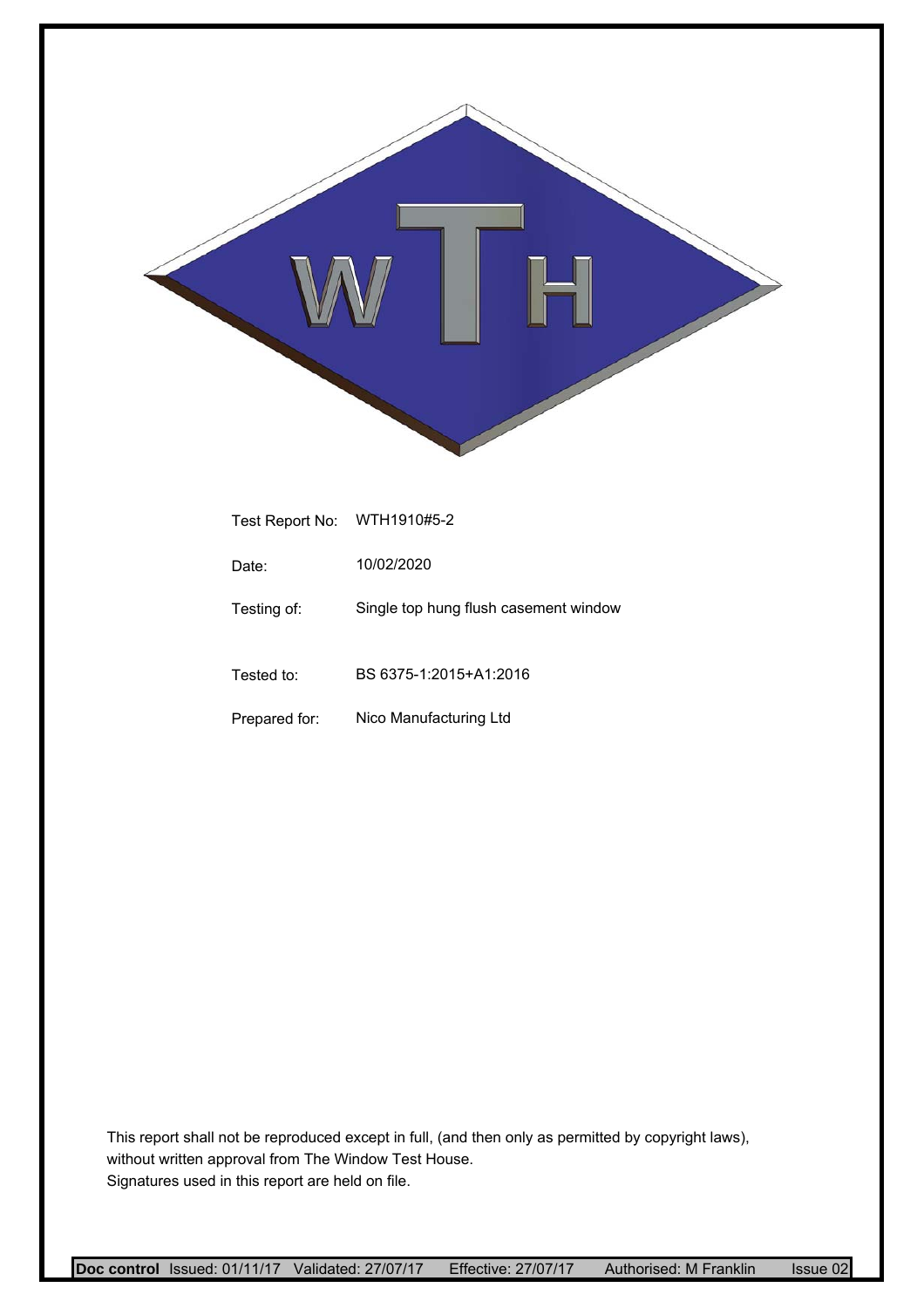Testing of Single top hung flush casement window Testing to BS 6375-1:2015+A1:2016



# **CONTENTS**

Page No.

- Authorisation 3
- Test requested by 4
- Details of test 5
- Details of samples 6
- Conclusion of tests 7
- Test window drawing **8** 8
- Air permeability tables (first test) 9
- Air permeability graphs (both tests) 10
- Watertightness 11
- Resistance to wind load 12
- Air permeability tables (second test) 13 Deflection & leakage diagrams 14 Picture of test window 15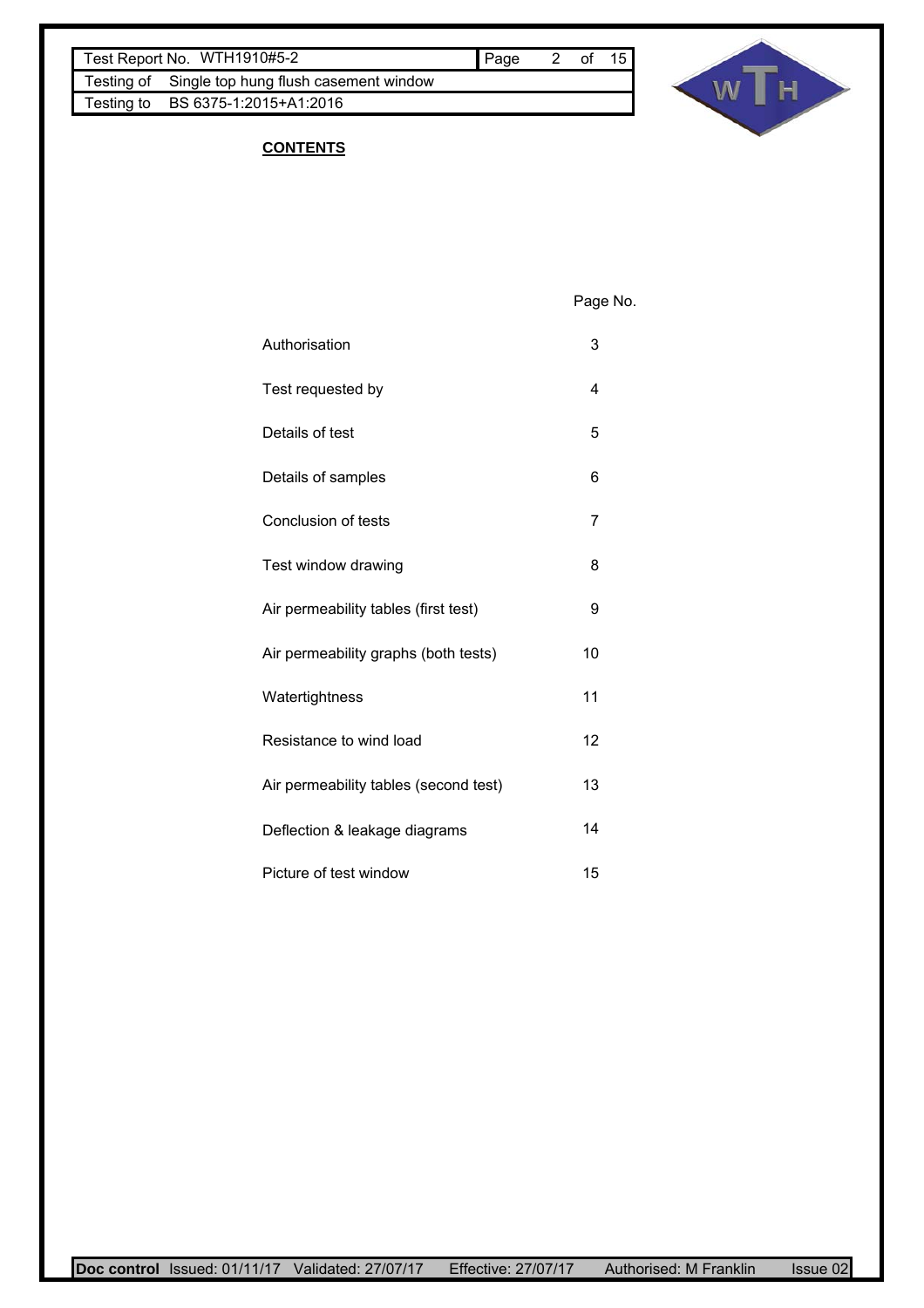| Test Report No. WTH1910#5-2<br>Testing of                 | Single top hung flush casement window                       | Page<br>3 <sup>7</sup> | of 15                    |  |
|-----------------------------------------------------------|-------------------------------------------------------------|------------------------|--------------------------|--|
| Testing to                                                | BS 6375-1:2015+A1:2016                                      |                        | $\mathsf{H}$<br><b>W</b> |  |
|                                                           | <b>AUTHORISATION</b>                                        |                        |                          |  |
| Test completed by:<br>Assissted by:<br>Test witnessed by: | D.Kury                                                      |                        |                          |  |
| Report produced by:<br>Signature:                         | D.Kury<br>$\sqrt{1-\frac{1}{2}}$                            | Position:              | Senior Test Engineer     |  |
| Date:                                                     | 12/02/2020                                                  |                        |                          |  |
|                                                           | For and on behalf of Nico Manufacturing Ltd Test Laboratory |                        |                          |  |
| Report authorised by: M.Franklin                          |                                                             | Position:              | Laboratory Manager       |  |
| Signature:                                                |                                                             |                        |                          |  |
| Date:                                                     | 12/02/2020                                                  |                        |                          |  |
|                                                           |                                                             |                        |                          |  |
|                                                           | For and on behalf of Nico Manufacturing Ltd Test Laboratory |                        |                          |  |
|                                                           |                                                             |                        |                          |  |
| Date of issue of report                                   | 12/02/2020                                                  |                        |                          |  |
|                                                           | Nico Manufacturing Ltd. Test Laboratory                     |                        |                          |  |
| Oxford Road                                               |                                                             |                        |                          |  |
| Clacton-on-Sea                                            |                                                             |                        |                          |  |
| <b>ESSEX</b>                                              |                                                             |                        |                          |  |
| <b>CO15 3TJ</b>                                           |                                                             |                        | UKAS<br>TESTING          |  |
| Telephone +44 (0) 1255 422333                             |                                                             |                        | 9458                     |  |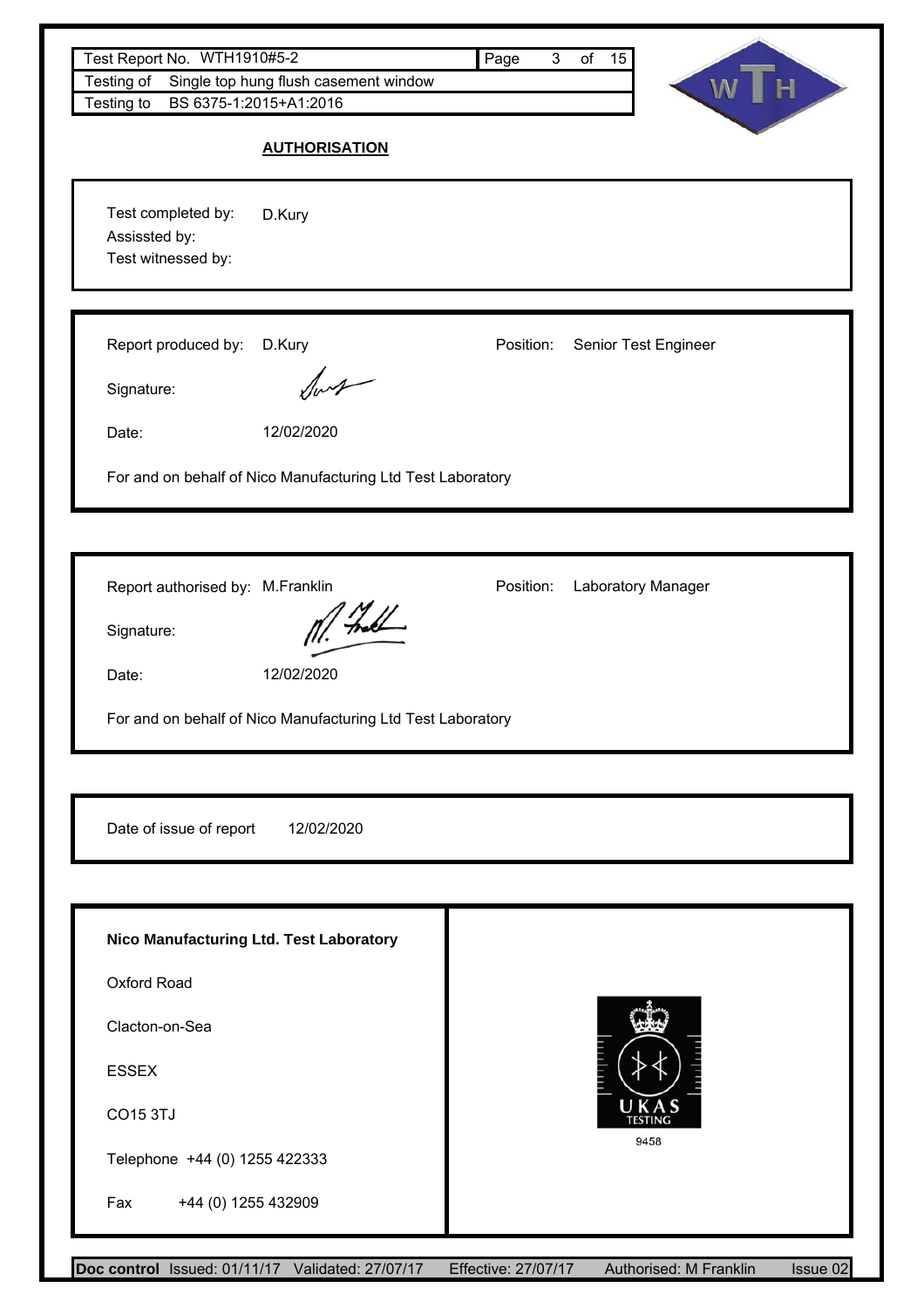| Test Report No. WTH1910#5-2<br>Testing of<br>BS 6375-1:2015+A1:2016<br>Testing to | Single top hung flush casement window                         | 4 of 15<br>Page | WT<br>$\mathbf{H}$ |
|-----------------------------------------------------------------------------------|---------------------------------------------------------------|-----------------|--------------------|
|                                                                                   | <b>TEST REQUESTED BY</b>                                      |                 |                    |
| Origin of test request                                                            |                                                               |                 |                    |
| Company Name                                                                      | Nico Manufacturing Ltd                                        |                 |                    |
| Company Address                                                                   | 109 Oxford Road<br>Clacton on Sea<br>Essex<br><b>CO15 3TJ</b> |                 |                    |
| Contact                                                                           | lan Harrison                                                  |                 |                    |
| Contact position                                                                  | <b>Sales Director</b>                                         |                 |                    |
|                                                                                   |                                                               |                 |                    |
| <b>Quotation Details</b>                                                          |                                                               |                 |                    |
| Quotation No.                                                                     | WTH1910                                                       |                 |                    |
| Dated:                                                                            | 01/10/2019                                                    |                 |                    |
|                                                                                   |                                                               |                 |                    |
|                                                                                   |                                                               |                 |                    |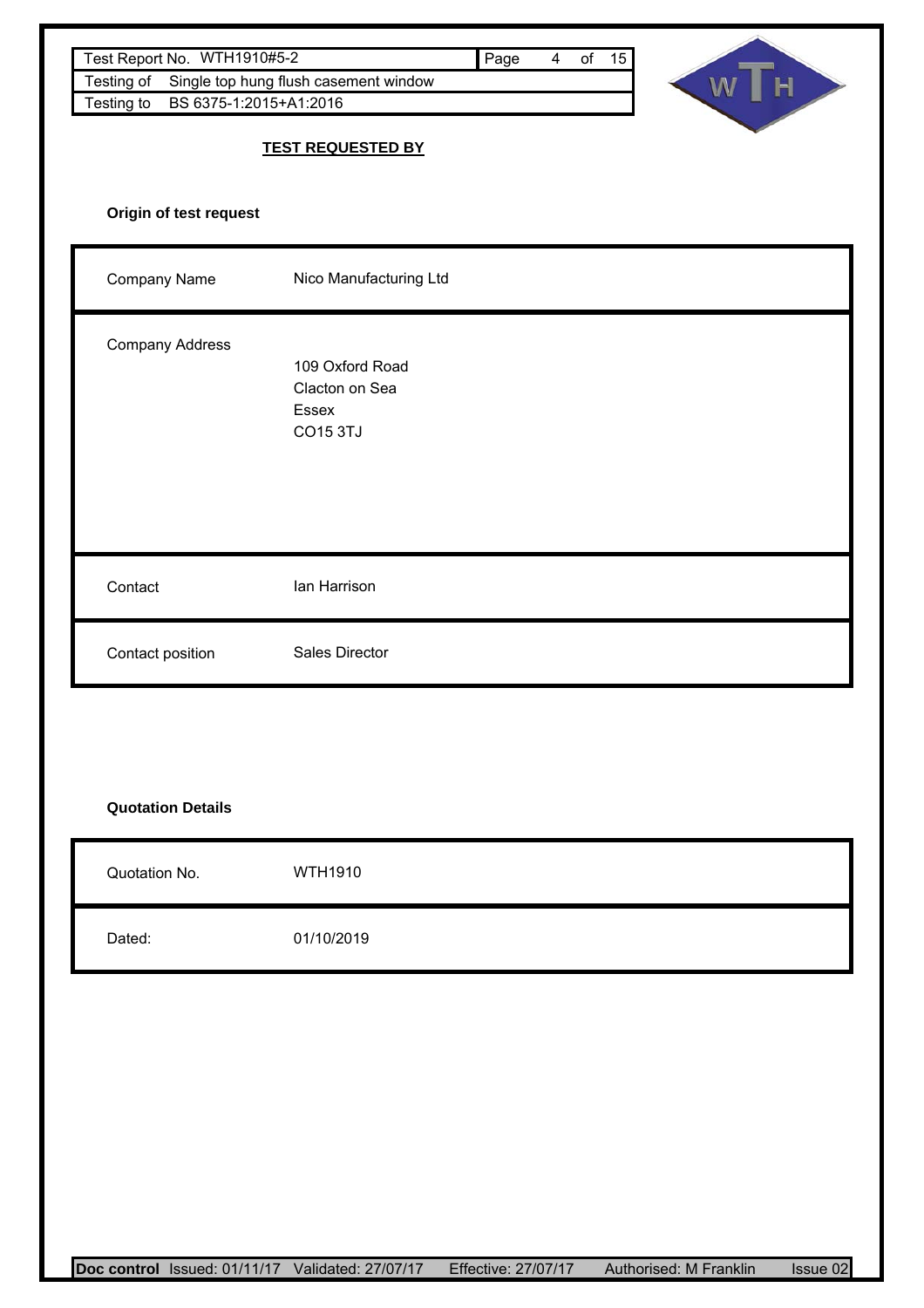#### Test Report No. WTH1910#5-2 and the state of the Page 5 of 15

Testing of Single top hung flush casement window Testing to BS 6375-1:2015+A1:2016

### **DETAILS OF TEST**

| Description              | Single top hung                  |
|--------------------------|----------------------------------|
| Model / type             | Projecting flush casement window |
| Make / Brand             | Liniar                           |
| Any special requirements |                                  |

Date testing started 10/02/2020 Date sample received 31/10/2019 Date testing finished 11/02/2020 Job No. WTH1910 Any special requirements

Test Specification BS 6375-1:2015+A1:2016 Performance of windows & doors. Classification for operation and strength characteristics

Air permeability tests in accordance with BS EN 1026: 2016 - A series of positive and negative pressures was applied to the test sample and the air leakage through the sample was measured at each pressure step. Pressure steps applied are defined on the air permeability test sheets in this report.

**Waterightness test in accordance with BS EN 1027: 2016** - A specified volume of water was constantly sprayed over the external face of the test sample while a positive pressure was applied, the positive pressure was increased at regular intervals. The test pressure, time and location of any water penetration was recorded. Pressure steps applied are defined on the watertightness test sheet in this report.

**Resistance to wind load test in accordance with BS EN 12211: 2016 -** Positive and negative pressures P1, were applied to the test sample and the deflection under load was measured, a series of 50 cycles of positive and negative pressure P2 were applied and any damage caused was noted and a safety test consisting of a single cycle of positive and negative pressures P3 was applied and any damage caused was noted P2 = 0.5P1, P3 =1.5P1.

Values of these loads are defined on the Resistance to wind load test sheet in this report.

The sample was mounted in a timber sub frame (nominal 100mm x 50mm in section) and sealed to the sub frame. The sample was mounted in the test rig without any twists or bends that might influence the test result.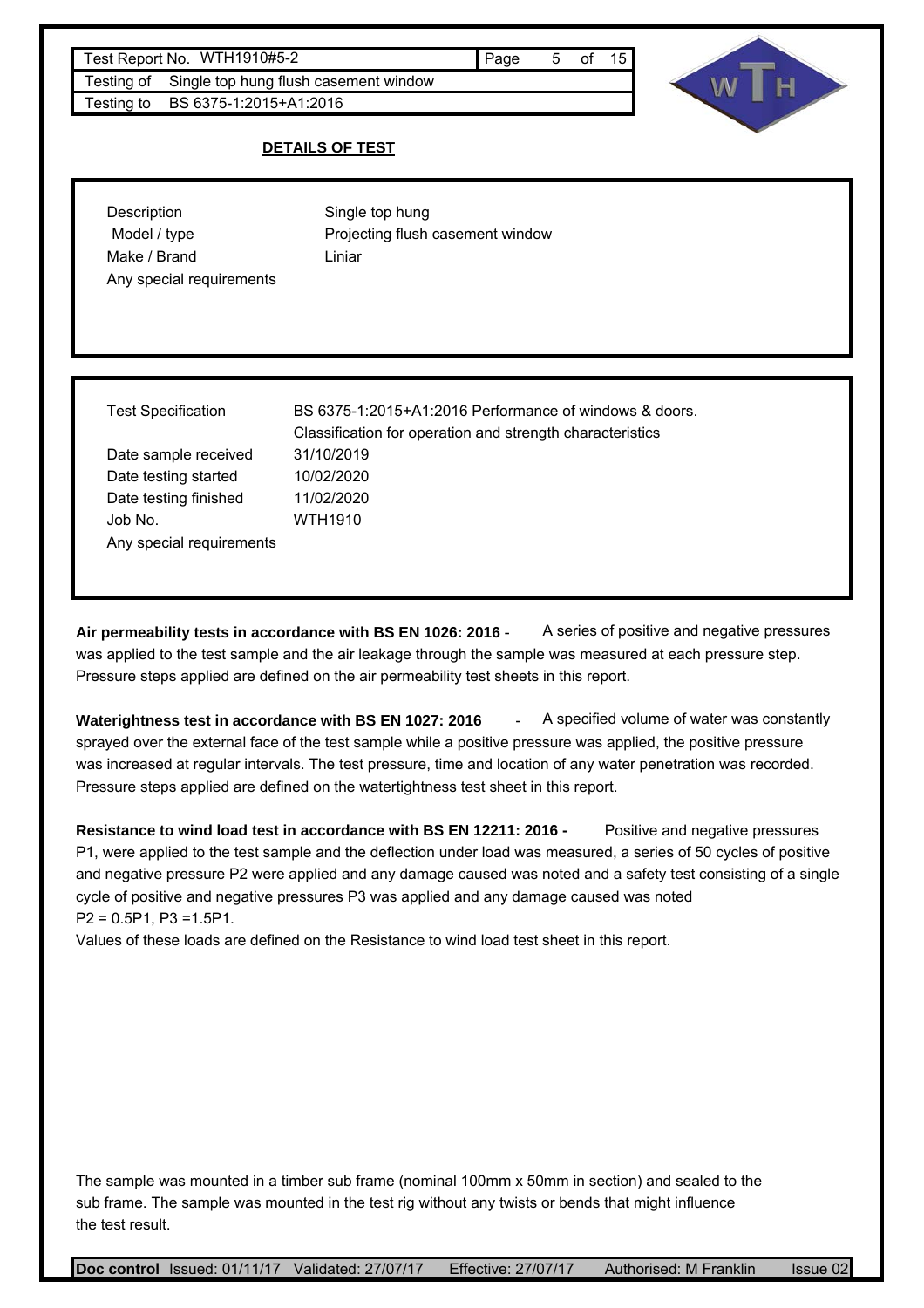Testing of Single top hung flush casement window Testing to BS 6375-1:2015+A1:2016



# **DETAILS OF SAMPLE**

| Sample number                                    | <b>WTH1910E</b>                                                                                                                                                                                                                                                                                          |
|--------------------------------------------------|----------------------------------------------------------------------------------------------------------------------------------------------------------------------------------------------------------------------------------------------------------------------------------------------------------|
| Sample details                                   | Single top hung flush casement window                                                                                                                                                                                                                                                                    |
| Fabricator                                       | Britannia Windows (UK) Ltd                                                                                                                                                                                                                                                                               |
| Material:                                        | PVC-U<br>Liniar part numbers; Frame - LCW011, Sash - LSW030<br>Reinforcement, frame & sash - LAN101                                                                                                                                                                                                      |
| Finish                                           | Gloss white                                                                                                                                                                                                                                                                                              |
| Lock & keeps                                     | Nico Triple lock shootbolt, comprising; Gearbox - part no 93805,<br>shootbolt extensions - part no 93845-TR<br>Nico cast zinc keeps - part nos 9328L, R & C                                                                                                                                              |
| Hinges &<br>protectors                           | Hinges; Nico 24" Standard Top hung hinges, part no 8260<br>Hinge protector; Nico Xtra bolt, part no 8100                                                                                                                                                                                                 |
| Handle                                           | VBH Alpha cranked handles, part no 2QEH1102 (RH)                                                                                                                                                                                                                                                         |
| Fixings                                          | Lock - 4.3 x 32mm c'sk head gimlet point<br>Keeps - 4.3 x 25mm c'sk head gimlet point<br>Hinges - 4.3 x 25mm pan head gimlet point to sash and frame<br>Hinge protector - 4.3 x 25mm pan head gimlet point to sash and frame<br>Interlocking wedges - 4.3 x 25mm pan head gimlet point to sash and frame |
| Weather sealing                                  | Co extruded gasket on outer frame<br>Wool pile on sash<br>Nico sash compressors, part nos Catch - 6100, keep - 6117                                                                                                                                                                                      |
| Glass<br>(or infill)                             | 4-20-4mm toughened glass unit                                                                                                                                                                                                                                                                            |
| Glazing system                                   | Internally bead glazed with co extruded gaskets                                                                                                                                                                                                                                                          |
| Sample dimensions                                | 1200 x 1200mm                                                                                                                                                                                                                                                                                            |
| Additional information                           | Run up blocks, Liniar LMO303                                                                                                                                                                                                                                                                             |
| Doc control Issued: 01/11/17 Validated: 27/07/17 | Effective: 27/07/17<br>Authorised: M Franklin<br>Issue 02                                                                                                                                                                                                                                                |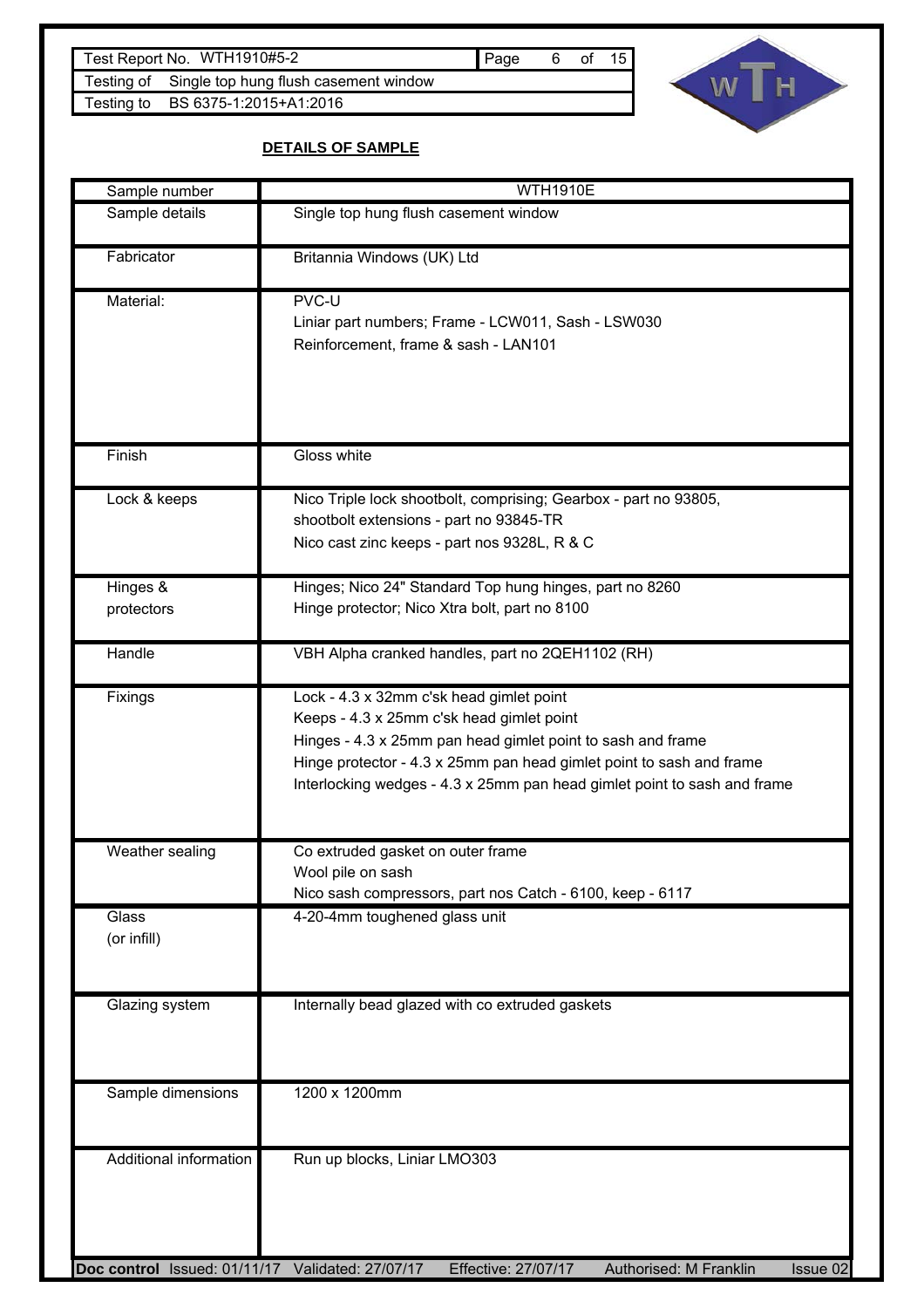| Test Report No. WTH1910#5-2                      | <b>I</b> Page | of | 15 |
|--------------------------------------------------|---------------|----|----|
| Testing of Single top hung flush casement window |               |    |    |
| Testing to BS 6375-1:2015+A1:2016                |               |    |    |



# **CONCLUSIONS OF TEST**

| Standard                    | <b>Test Description</b>                       | Test result |
|-----------------------------|-----------------------------------------------|-------------|
| <b>BS EN 1026:</b><br>2016  | Air permeability of test sample (first test)  | Class 2     |
| <b>BS EN 1027:</b><br>2016  | Watertightness test                           | Class 9A    |
| <b>BS EN 12211:</b><br>2016 | 7.2 Deflection test                           | Class C4    |
| <b>BS EN 12211:</b><br>2016 | 7.3 Repeated pressure test                    | Pass        |
| <b>BS EN 1026:</b><br>2016  | Air permeability of test sample (second test) | Class 2     |
| BS EN 12211:<br>2016        | Safety test                                   | Pass        |

Due to the minimal leakage from the test sample it was not possible to comply with BS EN 1026:2016 section 7.2.3 which states that "In no case shall the air permeability of the test chamber exceed 30% of the overall air permeability of the test specimen and the test chamber"

Exposure category classification in accordance with BS 6375-1:2015+a1:2016 (clauses 6, 7 & 8) **Classification achieved:**

|                      |       | Air permeability              | Watertightness<br>Resistance to wind load |                          |                |      |                |                |
|----------------------|-------|-------------------------------|-------------------------------------------|--------------------------|----------------|------|----------------|----------------|
| UK exposure category | Class | Maximum test<br>pressure (Pa) | Class                                     | Maximum test<br>pressure | Class          | P1   | P <sub>2</sub> | P <sub>3</sub> |
| 1600                 | ⌒     | 300                           | 9Α                                        | 600                      | C <sub>4</sub> | 1600 | 800            | 2400           |

The results contained in this test report relate only to the particular sample/s tested and to the specific tests carried out as detailed within this report.

### **Test specimen details**

Details of the samples construction and hardware components is based on information supplied by the test client, while these details have been checked and verified where possible WTH accepts no responsibility for the accuracy of details supplied.

Note : The test specimens were kept in the test laboratory for at least 12 hours at environmental conditions of between 10°C to 30°C, and 25% RH to 75% RH before each test was undertaken

| Doc control Issued: 01/11/17 Validated: 27/07/17 | Effective: 27/07/17 | Authorised: M Franklin | <b>Issue 02</b> |
|--------------------------------------------------|---------------------|------------------------|-----------------|
|--------------------------------------------------|---------------------|------------------------|-----------------|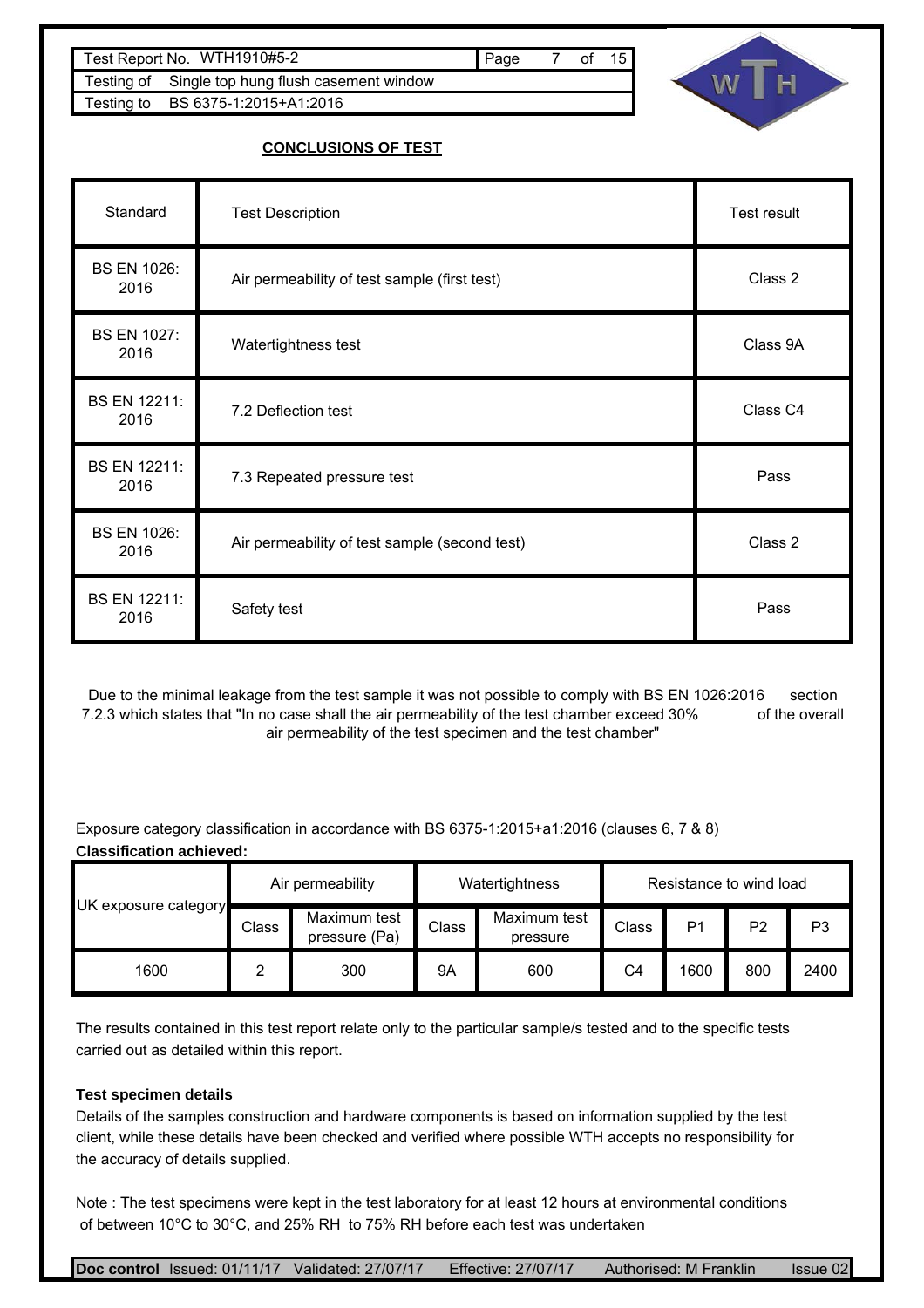



### **TEST WINDOW DRAWING**

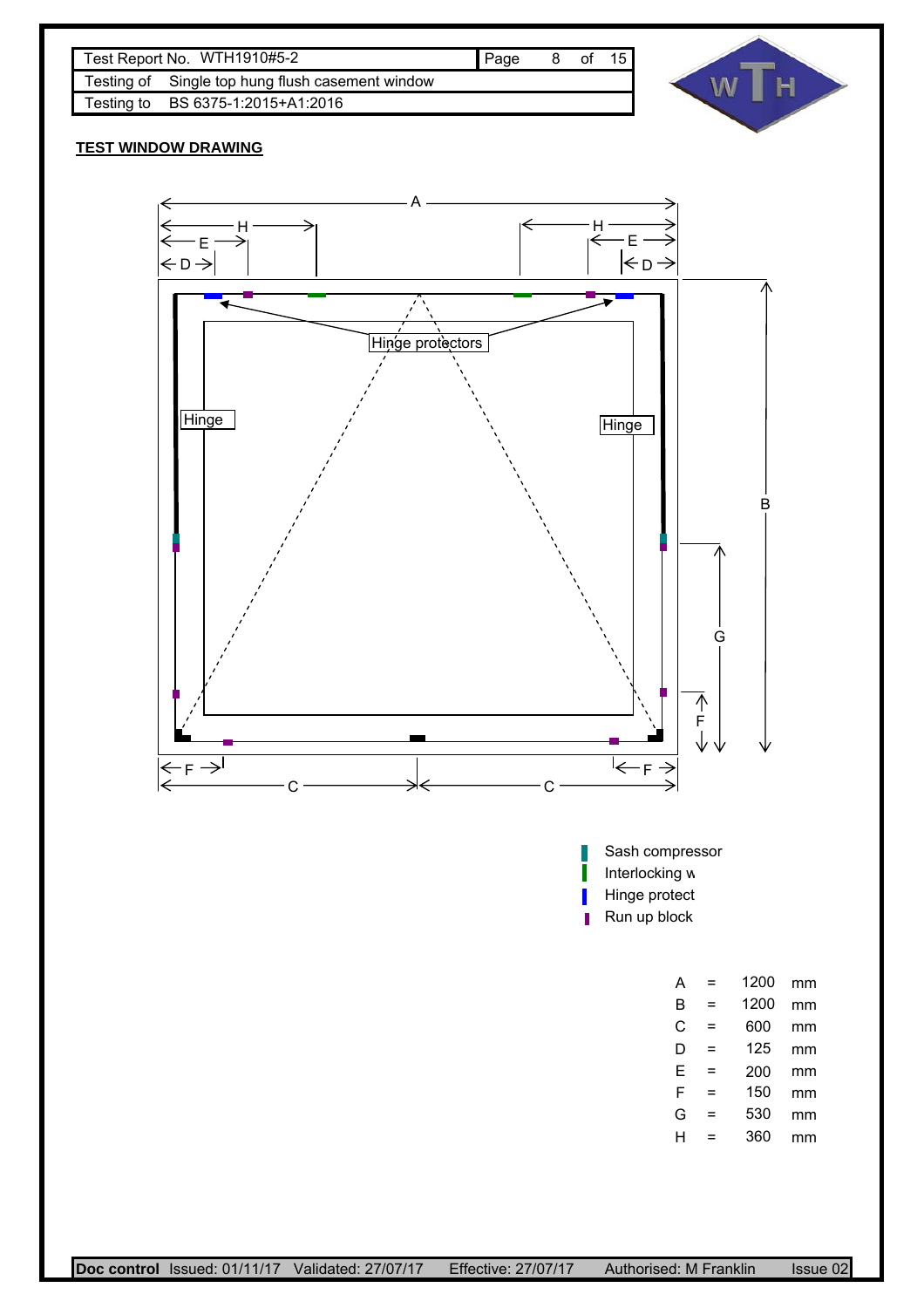| Test Report No. WTH1910#5-2                      | ∎ Page | 9 of 15 |  |
|--------------------------------------------------|--------|---------|--|
| Testing of Single top hung flush casement window |        |         |  |
| Testing to BS 6375-1:2015+A1:2016                |        |         |  |
|                                                  |        |         |  |



# **AIR PERMEABILITY: BS EN 1206: 2016**

| Closing condition of window                              | Locked |
|----------------------------------------------------------|--------|
| Window surfaces clean and dry                            | Yes    |
| Window opened and closed before applying pressure pulses | Yes    |
| Three positive pressure pulses applied                   | Yes    |

|              | $\sim$                 |              |                    |          | $\overline{\phantom{0}}$                        | _    |                    |
|--------------|------------------------|--------------|--------------------|----------|-------------------------------------------------|------|--------------------|
| Sample<br>No | 101 C<br>w<br>. .<br>. | I emperature | $\rightarrow \sim$ | Humidity | $2\%$ ı<br>:HI<br>4<br>$\overline{\phantom{a}}$ | ⊃ate | 10/02/202c<br>עו " |
|              | 1 U<br>כ ו             |              |                    |          |                                                 |      | /UZ/ZUZU           |
|              |                        |              |                    |          |                                                 |      |                    |
|              |                        |              |                    |          |                                                 |      |                    |

# Table 1 - Air permeability with positive pressure (adjusted for laboratory conditions)

| Pressure     | Air flow through | Air flow per unit area | Air flow per metre of |
|--------------|------------------|------------------------|-----------------------|
| differential | test sample      | of test sample         | opening joints        |
| Pa           | $m^3/h$          | $m^3/h/m^2$            | $m^3/h/m$             |
| 50           | 3.84             | 2.66                   | 0.86                  |
| 100          | 11.35            | 7.88                   | 2.53                  |
| 150          | 21.64            | 15.03                  | 4.83                  |
| 200          | 33.15            | 23.02                  | 7.40                  |
| 250          | 45.69            | 31.73                  | 10.20                 |
| 300          | 61.95            | 43.02                  | 13.83                 |
| 450          | 130.20           | 90.42                  | 29.06                 |
| 600          | $-1.59$          | $-1.11$                | $-0.36$               |

| Window opened and closed before applying pressure pulses | Yes  |
|----------------------------------------------------------|------|
| Three negative pressure pulses applied                   | Yes. |

#### Table 2 - Air permeability with negative pressure (adjusted for laboratory conditions)

| Pressure     | Air flow through | Air flow per unit area | Air flow per metre of |
|--------------|------------------|------------------------|-----------------------|
| differential | test sample      | of test sample         | opening joints        |
| Pa           | $m^3/h$          | $m^3/h/m^2$            | $m^3/h/m$             |
| 50           | 0.99             | 0.69                   | 0.22                  |
| 100          | 0.99             | 0.69                   | 0.22                  |
| 150          | 0.99             | 0.69                   | 0.22                  |
| 200          | 0.99             | 0.69                   | 0.22                  |
| 250          | 0.99             | 0.69                   | 0.22                  |
| 300          | 0.99             | 0.69                   | 0.22                  |
| 450          | 0.99             | 0.69                   | 0.22                  |
| 600          | 0.34             | 0.23                   | 0.08                  |

Table 3 - Air permeability averages with positive and negative pressures

| Pressure     | Air flow per average     | Air flow average per    | Total surface area of |
|--------------|--------------------------|-------------------------|-----------------------|
| differential | unit area of test sample | metre of opening joints | test sample $(m2)$    |
| Pa           | $m^3/h/m^2$              | $m^3/h/m$               | 1.44                  |
| 50           | 1.68                     | 0.54                    |                       |
| 100          | 4.29                     | 1.38                    |                       |
| 150          | 7.86                     | 2.53                    | Total length of       |
| 200          | 11.85                    | 3.81                    | opening joints (m)    |
| 250          | 16.21                    | 5.21                    | 4.48                  |
| 300          | 21.85                    | 7.02                    |                       |
| 450          | 45.55                    | 14.64                   |                       |
| 600          | $-0.44$                  | $-0.14$                 |                       |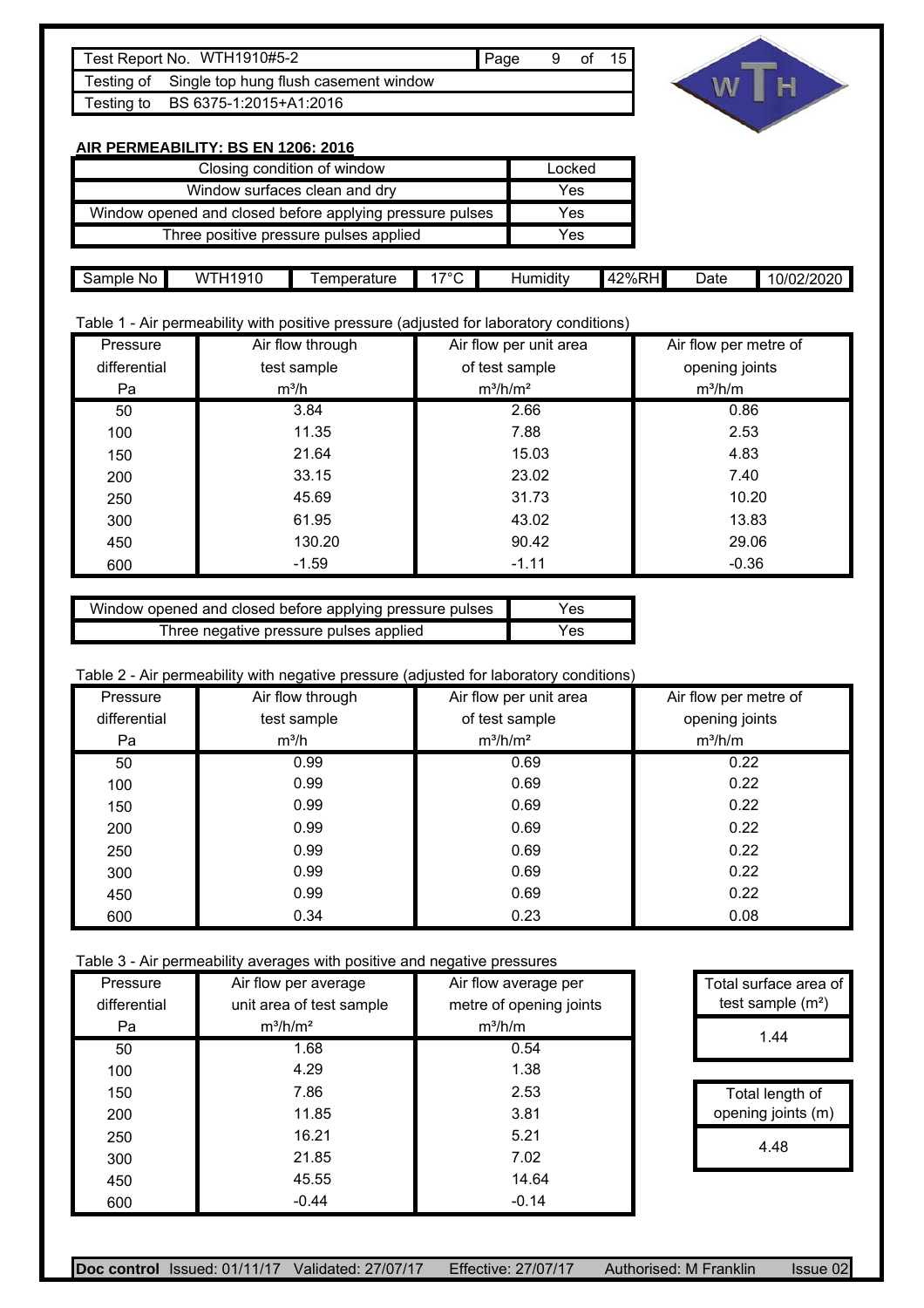





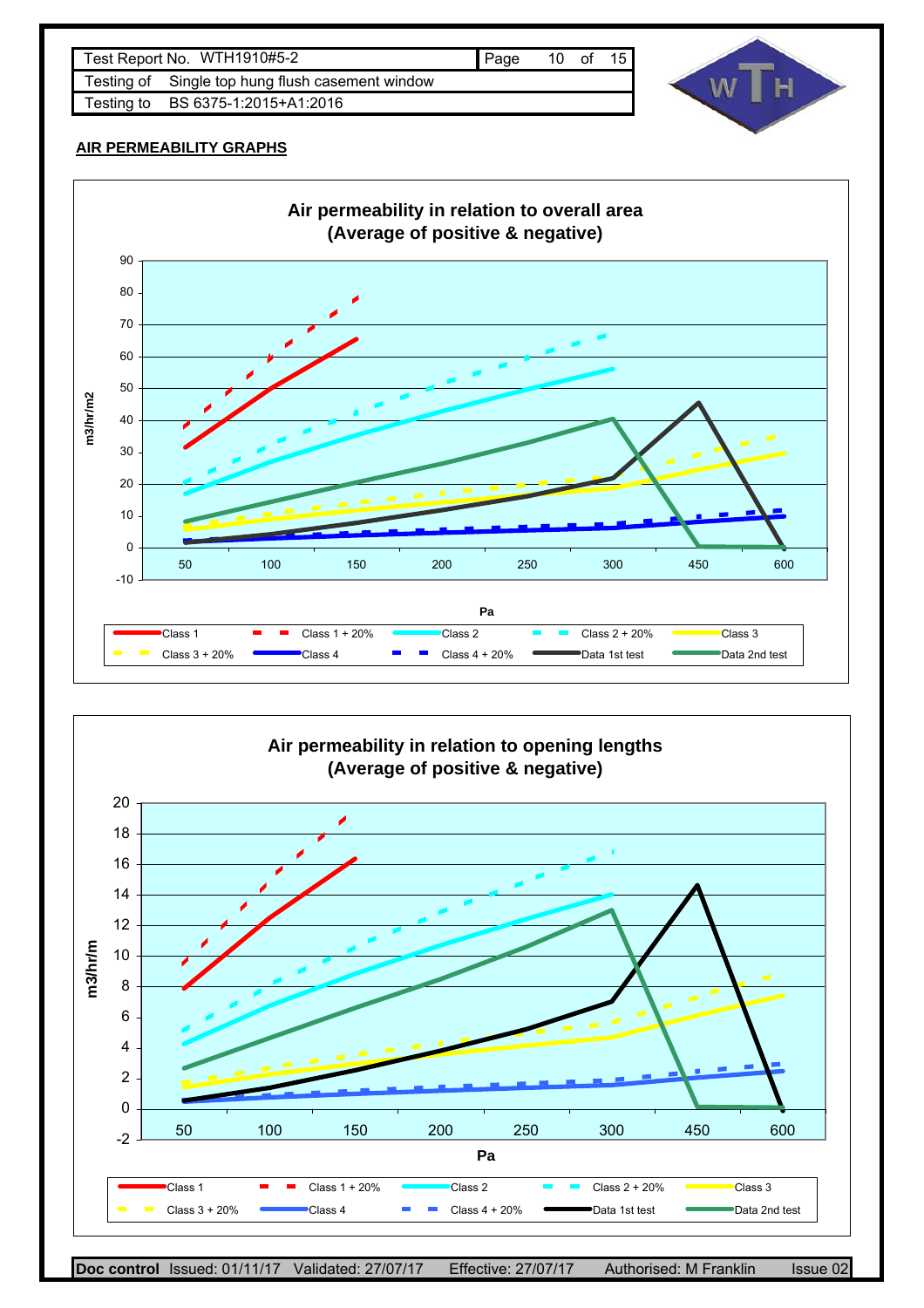|                                      | Test Report No. WTH1910#5-2           |             |                | Page |                 | οf | 15 <sup>1</sup> |      |            |
|--------------------------------------|---------------------------------------|-------------|----------------|------|-----------------|----|-----------------|------|------------|
| Testing of                           | Single top hung flush casement window |             |                |      |                 |    |                 |      |            |
| BS 6375-1:2015+A1:2016<br>Testing to |                                       |             |                |      |                 |    |                 |      |            |
|                                      |                                       |             |                |      |                 |    |                 |      |            |
| Sample No                            | <b>WTH1910E</b>                       | Femperature | $19^{\circ}$ C |      | <b>Humidity</b> |    | 43%RH           | Date | 10/02/2020 |

### **WATERTIGHTNESS: BS EN 1027: 2016**

**Watertightness data** (Test method 1A)

| Maximum test pressure | 600 |
|-----------------------|-----|
| Pressure pulses       | 660 |

(Pressure pulses should be maximum test pressure + 10% or 500Pa whichever is the greater)

| Closing condition of window                              | Locked |
|----------------------------------------------------------|--------|
| Window surfaces clean and dry                            | Yes    |
| Window opened and closed before applying pressure pulses | Yes    |
| Three positive pressure pulses applied                   | Yes    |

| Required air<br>pressure<br>(Pa) | Recorded air Required<br>pressure | Spray<br>duration<br>(mins) | Recorded<br>spray<br>duration | Water<br>Leaks | Position of leak<br>(See also leakage diagram) | Time of leak<br>min:sec |
|----------------------------------|-----------------------------------|-----------------------------|-------------------------------|----------------|------------------------------------------------|-------------------------|
| $\pmb{0}$                        | $\pmb{0}$                         | $15 + 1/-0$                 | 15 min                        | None           |                                                |                         |
| $50 + (-5)$                      | 50                                | $5 + 1/-0$                  | 5 min                         | None           |                                                |                         |
| $100 + (-5%)$                    | 100                               | $5 + 1/-0$                  | 5 min                         | None           |                                                |                         |
| $150 + (-5%)$                    | 150                               | $5 + 1/-0$                  | 5 min                         | None           |                                                |                         |
| $200 + 5\%$                      | 201                               | $5 + 1/-0$                  | 5 min                         | None           |                                                |                         |
| $250 + 5\%$                      | 251                               | $5 + 1/-0$                  | 5 min                         | None           |                                                |                         |
| $300 + 5\%$                      | 300                               | $5 + 1/-0$                  | 5 min                         | None           |                                                |                         |
| 450 +/-5%                        | 452                               | $5 + 1/-0$                  | 5 min                         | None           |                                                |                         |
| $600 + 5\%$                      | 600                               | $5 + 1/-0$                  | 5 min                         | None           |                                                |                         |

# **Laboratory Conditions Classification**

| Air pressure (mbar)       | 995 |  |
|---------------------------|-----|--|
| Laboratory air temp. (°C) | 19  |  |
| Relative humidity (%)     | 43  |  |
|                           |     |  |
| Number of spray nozzles   |     |  |
| Total flow rate (LPM)     |     |  |

| Classification |                |          |                  |  |  |  |  |
|----------------|----------------|----------|------------------|--|--|--|--|
| <b>Test</b>    | Classification |          |                  |  |  |  |  |
| pressure       | Test           | Test     | Spec.            |  |  |  |  |
| (Pa)           | method A       | method B |                  |  |  |  |  |
| O              | 1A             | 1Β       | $15 \text{ min}$ |  |  |  |  |
| 50             | 2A             | 2B       | $C1+5$ min       |  |  |  |  |
| 100            | 3A             | 3B       | $C2+5$ min       |  |  |  |  |
| 150            | 4A             | 4B       | $C3+5$ min       |  |  |  |  |
| 200            | 5Α             | 5Β       | $C4+5$ min       |  |  |  |  |
| 250            | 6A             | 6B       | $C5+5$ min       |  |  |  |  |
| 300            | 7A             | 7B       | $C6+5$ min       |  |  |  |  |
| 450            | 8Α             | 8B       | $C7+5$ min       |  |  |  |  |
| 600            | 9Α             | 9Β       | $C8+5$ min       |  |  |  |  |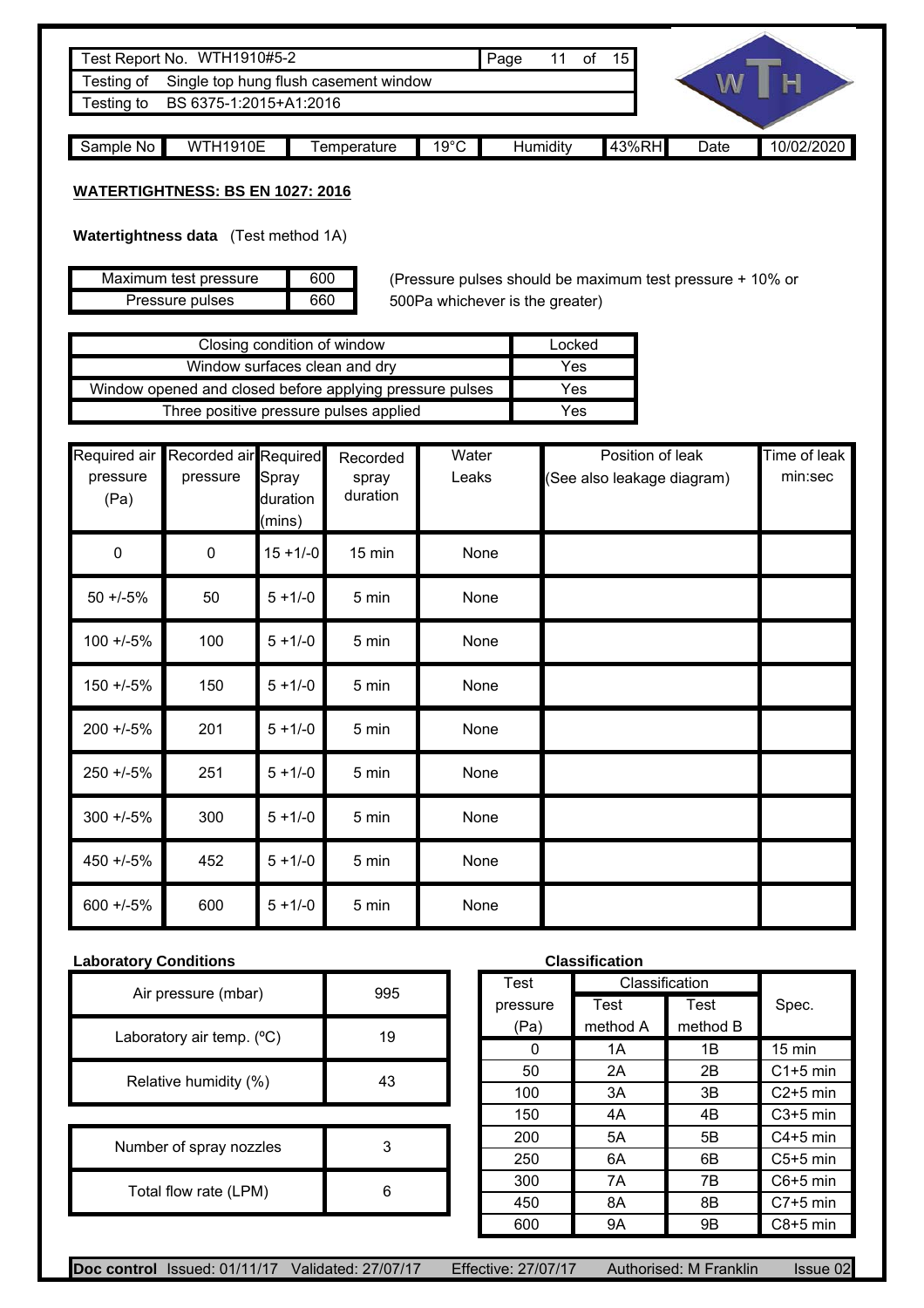|                                      | Test Report No. WTH1910#5-2                              |                 |      |                                                                                |                                  | Page             |                | 12 of<br>15                                            |                         |                                  |  |  |
|--------------------------------------|----------------------------------------------------------|-----------------|------|--------------------------------------------------------------------------------|----------------------------------|------------------|----------------|--------------------------------------------------------|-------------------------|----------------------------------|--|--|
| Testing of                           |                                                          |                 |      | Single top hung flush casement window<br>Weathertightness test BS 6375: Part 1 |                                  |                  |                |                                                        |                         |                                  |  |  |
| Testing to                           |                                                          |                 |      |                                                                                |                                  |                  |                |                                                        |                         |                                  |  |  |
| Sample No                            |                                                          | <b>WTH1910E</b> |      | Temperature                                                                    | $19^{\circ}$ C                   |                  | Humidity       | 47%RH                                                  | Date                    | 10/02/2020                       |  |  |
|                                      |                                                          |                 |      |                                                                                |                                  |                  |                |                                                        |                         |                                  |  |  |
|                                      |                                                          |                 |      | <b>RESISTANCE TO WIND LOAD: BS EN 12211: 2016</b>                              |                                  |                  |                |                                                        |                         |                                  |  |  |
|                                      | Closing condition of window<br>Locked                    |                 |      |                                                                                |                                  |                  |                |                                                        |                         |                                  |  |  |
| Window surfaces clean and dry<br>Yes |                                                          |                 |      |                                                                                |                                  |                  |                |                                                        |                         |                                  |  |  |
|                                      | Window opened and closed before applying pressure pulses |                 |      |                                                                                |                                  |                  |                |                                                        |                         |                                  |  |  |
|                                      |                                                          |                 |      | Three positive pressure pulses applied                                         |                                  |                  |                | Yes                                                    |                         |                                  |  |  |
|                                      |                                                          |                 |      |                                                                                |                                  |                  |                |                                                        |                         |                                  |  |  |
|                                      | <b>Deflection test: Positive pressure</b>                |                 |      |                                                                                |                                  |                  |                | $P1 =$                                                 | 1600                    | Pa                               |  |  |
|                                      | Section being measured:                                  |                 |      |                                                                                | Deflection gauge readings (mm)   |                  |                |                                                        | Measured                | Relative                         |  |  |
|                                      | Hinge side of sash                                       |                 |      | 1                                                                              | $\overline{2}$                   |                  | 3              | Net                                                    | Length                  | deflection                       |  |  |
| 3 pulses of                          |                                                          | 1760            |      |                                                                                |                                  |                  |                | deflection                                             |                         |                                  |  |  |
|                                      | Pre-test reading                                         |                 |      | 20.0                                                                           | 20.0                             |                  | 20.0           |                                                        |                         |                                  |  |  |
| Max reading                          |                                                          |                 |      | 21.3                                                                           | 24.6                             |                  | 20.9           |                                                        |                         |                                  |  |  |
|                                      | Net deflection under load                                |                 |      | 1.3                                                                            | 4.6                              |                  | 0.9            | 3.5                                                    | 1070                    | 1/306                            |  |  |
|                                      | Residual reading                                         |                 |      | 20.0                                                                           | 20.3                             |                  | 20.2           |                                                        |                         |                                  |  |  |
|                                      | Deflection test: Negative pressure                       |                 |      |                                                                                |                                  |                  |                | $P1 =$                                                 | 1600                    | Pa                               |  |  |
|                                      | Section being measured:                                  |                 |      |                                                                                | Deflection gauge readings (mm)   |                  |                |                                                        |                         |                                  |  |  |
|                                      | Hinge side of sash                                       |                 |      |                                                                                |                                  |                  |                | Net                                                    | Measured                | Relative                         |  |  |
| 3 pulses of                          |                                                          | 1760            |      | 1                                                                              | $\overline{2}$                   |                  | 3              | deflection                                             | Length                  | deflection                       |  |  |
|                                      | Pre-test reading                                         |                 |      | 20.0                                                                           | 20.0                             |                  | 20.0           |                                                        |                         |                                  |  |  |
| Max reading                          |                                                          |                 |      | 19.6                                                                           | 18.1                             |                  | 20.0           | $-1.7$                                                 |                         |                                  |  |  |
|                                      | Net deflection under load                                |                 |      | $-0.4$                                                                         | $-1.9$                           |                  | 0.0            |                                                        | 1070                    | $1/ -630$                        |  |  |
|                                      | Residual reading                                         |                 |      | 19.9                                                                           | 19.9                             |                  | 20.0           |                                                        |                         |                                  |  |  |
|                                      |                                                          |                 |      |                                                                                |                                  |                  |                |                                                        |                         |                                  |  |  |
| <b>Test conclusion:</b>              |                                                          |                 |      | Worst case deflection                                                          | 1/                               | $-630$           | Classification |                                                        | С                       |                                  |  |  |
|                                      |                                                          |                 |      |                                                                                |                                  |                  |                |                                                        |                         |                                  |  |  |
| <b>Cyclic repeated pressure test</b> |                                                          |                 |      |                                                                                |                                  |                  |                | $P2=$                                                  | 800                     | Pa                               |  |  |
| $50$ cycles $+/-$                    |                                                          |                 |      |                                                                                | No damage or functioning defects |                  |                |                                                        |                         | Pass                             |  |  |
| 800<br>at                            | Pa                                                       |                 |      |                                                                                |                                  |                  |                |                                                        |                         |                                  |  |  |
| <b>Safety test</b>                   |                                                          |                 |      |                                                                                |                                  |                  |                | $P3=$                                                  | 2400                    | Pa                               |  |  |
| 1 cycle $\overline{+/-}$             |                                                          |                 |      |                                                                                |                                  |                  |                | Sample remained closed with no parts becoming detached |                         | Pass                             |  |  |
| at                                   | 2400<br>Pa                                               |                 |      |                                                                                |                                  |                  |                |                                                        |                         |                                  |  |  |
| <b>Laboratory Conditions</b>         |                                                          |                 |      |                                                                                |                                  |                  |                |                                                        |                         |                                  |  |  |
|                                      | Air pressure                                             |                 |      | 995.0                                                                          | mbar                             |                  |                |                                                        |                         |                                  |  |  |
|                                      | Air temperature                                          |                 |      | 19.0                                                                           | $^{\circ}C$                      |                  |                |                                                        |                         |                                  |  |  |
|                                      | Relative humidity                                        |                 |      | 47.0                                                                           | $\%$                             |                  |                |                                                        |                         |                                  |  |  |
|                                      |                                                          |                 |      |                                                                                |                                  |                  |                |                                                        |                         |                                  |  |  |
| <b>Classifications</b>               |                                                          |                 |      |                                                                                |                                  |                  |                |                                                        |                         |                                  |  |  |
|                                      | <b>Wind load</b>                                         |                 |      |                                                                                |                                  | Deflection       |                |                                                        | Resistance to wind load |                                  |  |  |
| <b>Class</b>                         | P <sub>1</sub>                                           | P <sub>2</sub>  | P3   |                                                                                | Class                            | Relative frontal |                | Wind load                                              |                         | Relatitive frontal defleection   |  |  |
| 0                                    |                                                          | Not tested      |      |                                                                                |                                  | deflection       |                | class                                                  | Α                       | B<br>C                           |  |  |
| 1                                    | 400                                                      | 200             | 600  |                                                                                | A                                | $\leq 1/150$     |                | 1                                                      | A <sub>1</sub>          | <b>B1</b><br>C <sub>1</sub>      |  |  |
| $\overline{2}$                       | 800                                                      | 400             | 1200 |                                                                                | B                                | $≤ 1/200$        |                | $\overline{2}$                                         | A2                      | B <sub>2</sub><br>C <sub>2</sub> |  |  |
| 3<br>4                               | 1200                                                     | 600             | 1800 |                                                                                | C                                | $\leq 1/300$     |                | 3<br>4                                                 | A <sub>3</sub>          | C <sub>3</sub><br>B <sub>3</sub> |  |  |
|                                      | 1600                                                     | 800             | 2400 |                                                                                |                                  |                  |                |                                                        | A4                      | C <sub>4</sub><br><b>B4</b>      |  |  |

Issued: 27/07/17 Validated: 01/11/17 Effective: 27/07/17 Authorised: M Franklin Issue 02 5 2000 1000 3000 B5 3000 B5 A5 B5

C5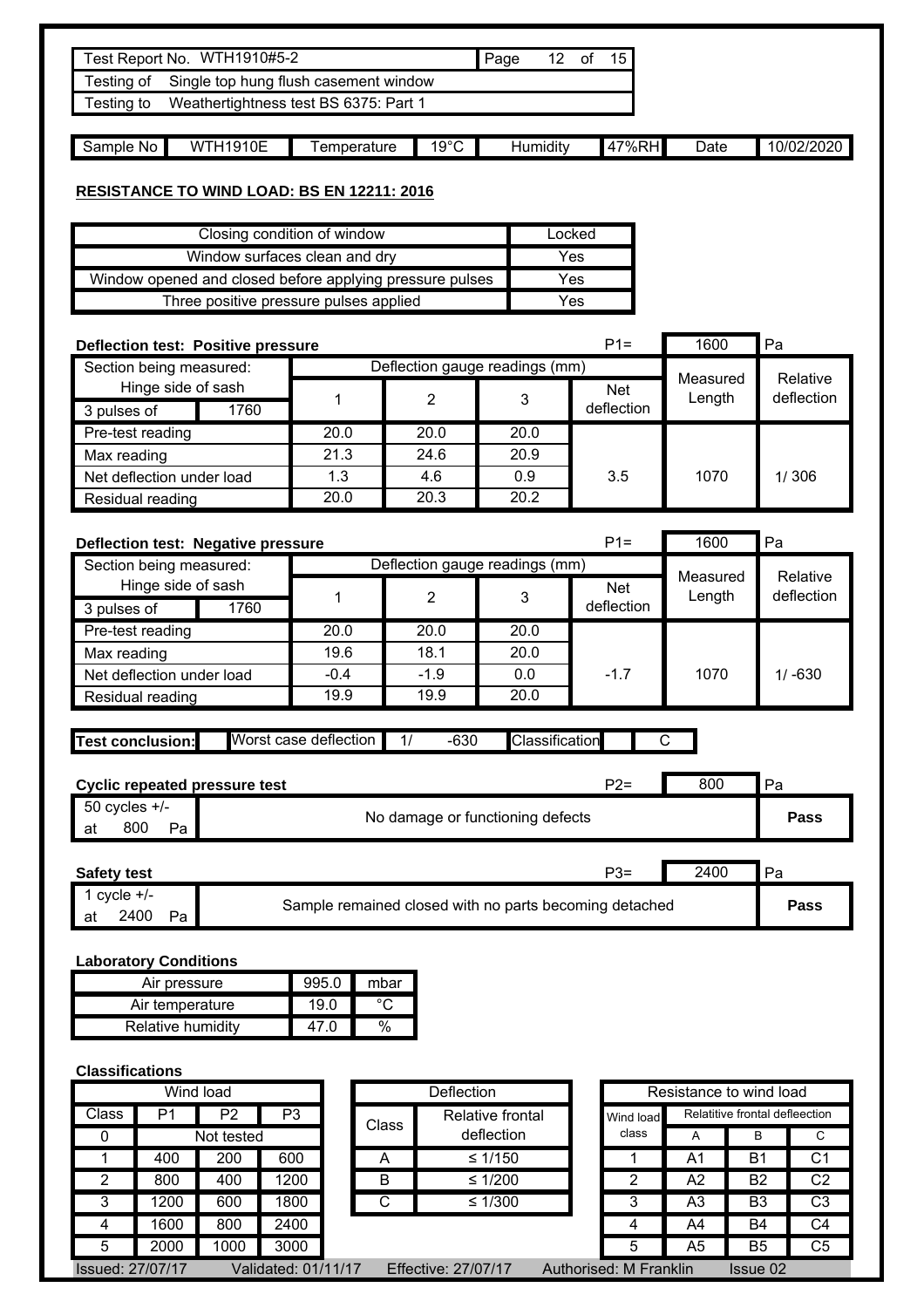|                                      | Test Report No. WTH1910#5-2           |             |                | Page     | 13 | 15    |      |            |
|--------------------------------------|---------------------------------------|-------------|----------------|----------|----|-------|------|------------|
| Testing of                           | Single top hung flush casement window |             |                |          |    |       |      |            |
| BS 6375-1:2015+A1:2016<br>Testing to |                                       |             |                |          |    |       |      |            |
|                                      |                                       |             |                |          |    |       |      |            |
| Sample No                            | <b>WTH1910E</b>                       | Temperature | $17^{\circ}$ C | Humidity |    | 37%RH | Date | 11/02/2020 |

#### **AIR PERMEABILITY: BS EN 1206: 2016**

| Closing condition of window                              | Locked |  |
|----------------------------------------------------------|--------|--|
| Window surfaces clean and dry                            | Yes    |  |
| Window opened and closed before applying pressure pulses | Yes    |  |
| Three positive pressure pulses applied                   | Yes    |  |

#### Table 1 - Air permeability with positive pressure (adjusted for laboratory conditions)

| Pressure     | Air flow through | Air flow per unit area | Air flow per metre of |  |  |
|--------------|------------------|------------------------|-----------------------|--|--|
| differential | test sample      | of test sample         | opening joints        |  |  |
| Pa           | $m^3/h$          | $m^3/h/m^2$            | $m^3/h/m$             |  |  |
| 50           | 0.00             | 0.00                   | 0.00                  |  |  |
| 100          | 0.12             | 0.08                   | 0.03                  |  |  |
| 150          | 1.28             | 0.89                   | 0.29                  |  |  |
| 200          | 1.46             | 1.02                   | 0.33                  |  |  |
| 250          | 1.58             | 1.10                   | 0.35                  |  |  |
| 300          | 1.73             | 1.20                   | 0.39                  |  |  |
| 450          | 1.14             | 0.79                   | 0.26                  |  |  |
| 600          | 1.44             | 1.00                   | 0.32                  |  |  |

| Window opened and closed before applying pressure pulses | Yes |
|----------------------------------------------------------|-----|
| Three negative pressure pulses applied                   | Yes |

#### Table 2 - Air permeability with negative pressure (adjusted for laboratory conditions)

|              | $\ddot{\phantom{1}}$<br>Air flow through |                        |                       |  |
|--------------|------------------------------------------|------------------------|-----------------------|--|
| Pressure     |                                          | Air flow per unit area | Air flow per metre of |  |
| differential | test sample                              | of test sample         | opening joints        |  |
| Pa           | $m^3/h$                                  | $m^3/h/m^2$            | $m^3/h/m$             |  |
| 50           | 23.79                                    | 16.52                  | 5.31                  |  |
| 100          | 41.45                                    | 28.78                  | 9.25                  |  |
| 150          | 57.92                                    | 40.22                  | 12.93                 |  |
| 200          | 74.63                                    | 51.82                  | 16.66                 |  |
| 250          | 93.43                                    | 64.88                  | 20.86                 |  |
| 300          | 114.83                                   | 79.74                  | 25.63                 |  |
| 450          | 0.00                                     | 0.00                   | 0.00                  |  |
| 600          | $-0.66$                                  | $-0.46$                | $-0.15$               |  |

Table 3 - Air permeability averages with positive and negative pressures

| Pressure<br>differential | Air flow per average<br>unit area of test sample | Air flow average per<br>metre of opening joints | Total surface area of<br>test sample $(m2)$ |
|--------------------------|--------------------------------------------------|-------------------------------------------------|---------------------------------------------|
|                          |                                                  |                                                 |                                             |
| Pa                       | $m^3/h/m^2$                                      | $m^3/h/m$                                       | 1.44                                        |
| 50                       | 8.26                                             | 2.65                                            |                                             |
| 100                      | 14.43                                            | 4.64                                            |                                             |
| 150                      | 20.56                                            | 6.61                                            | Total length of                             |
| 200                      | 26.42                                            | 8.49                                            | opening joints (m)                          |
| 250                      | 32.99                                            | 10.60                                           | 4.48                                        |
| 300                      | 40.47                                            | 13.01                                           |                                             |
| 450                      | 0.40                                             | 0.13                                            |                                             |
| 600                      | 0.27                                             | 0.09                                            |                                             |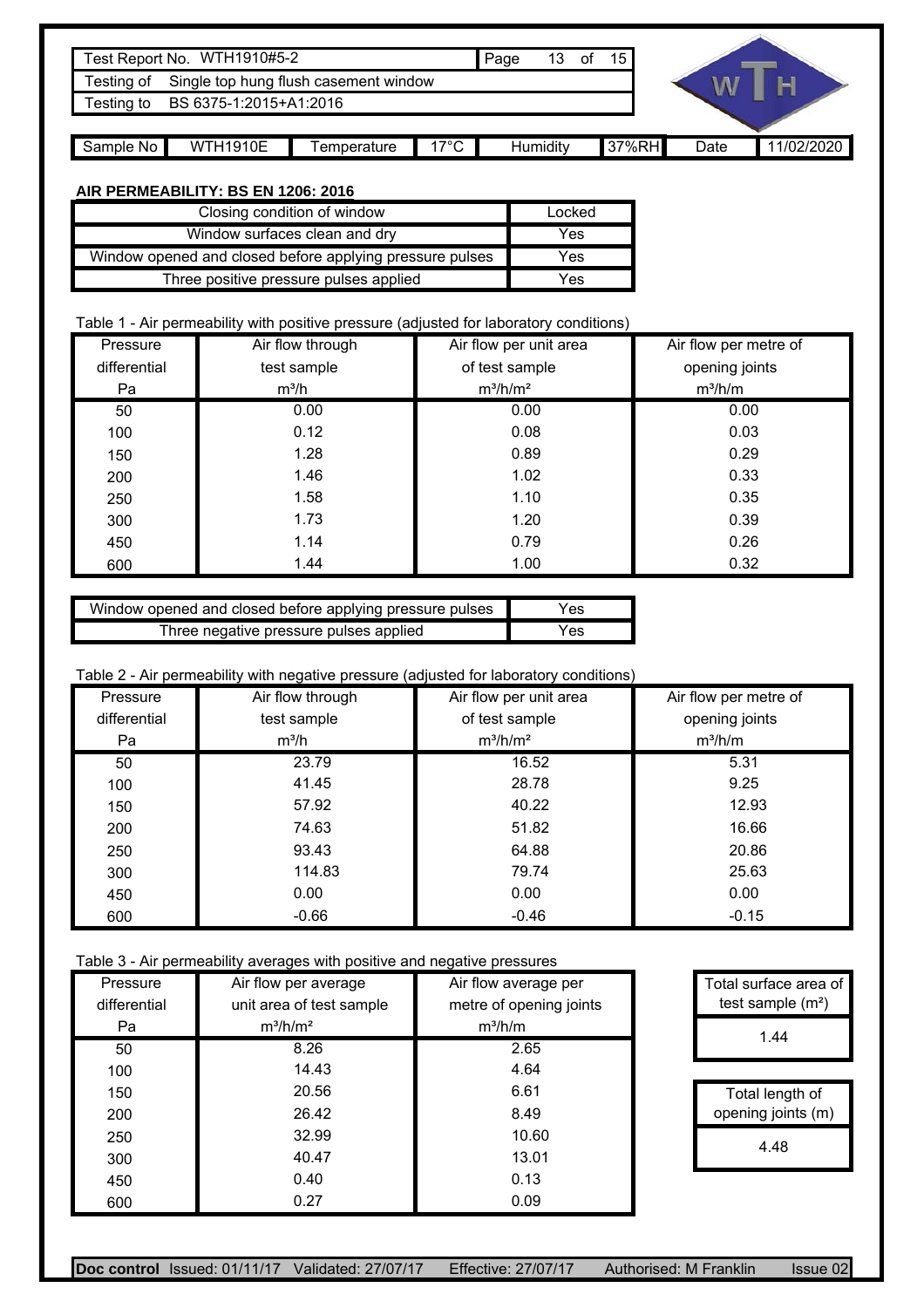



**Positions of water leakage and significant air leakage**



No water leakage Air leakage

### **Position of deflection measurement**